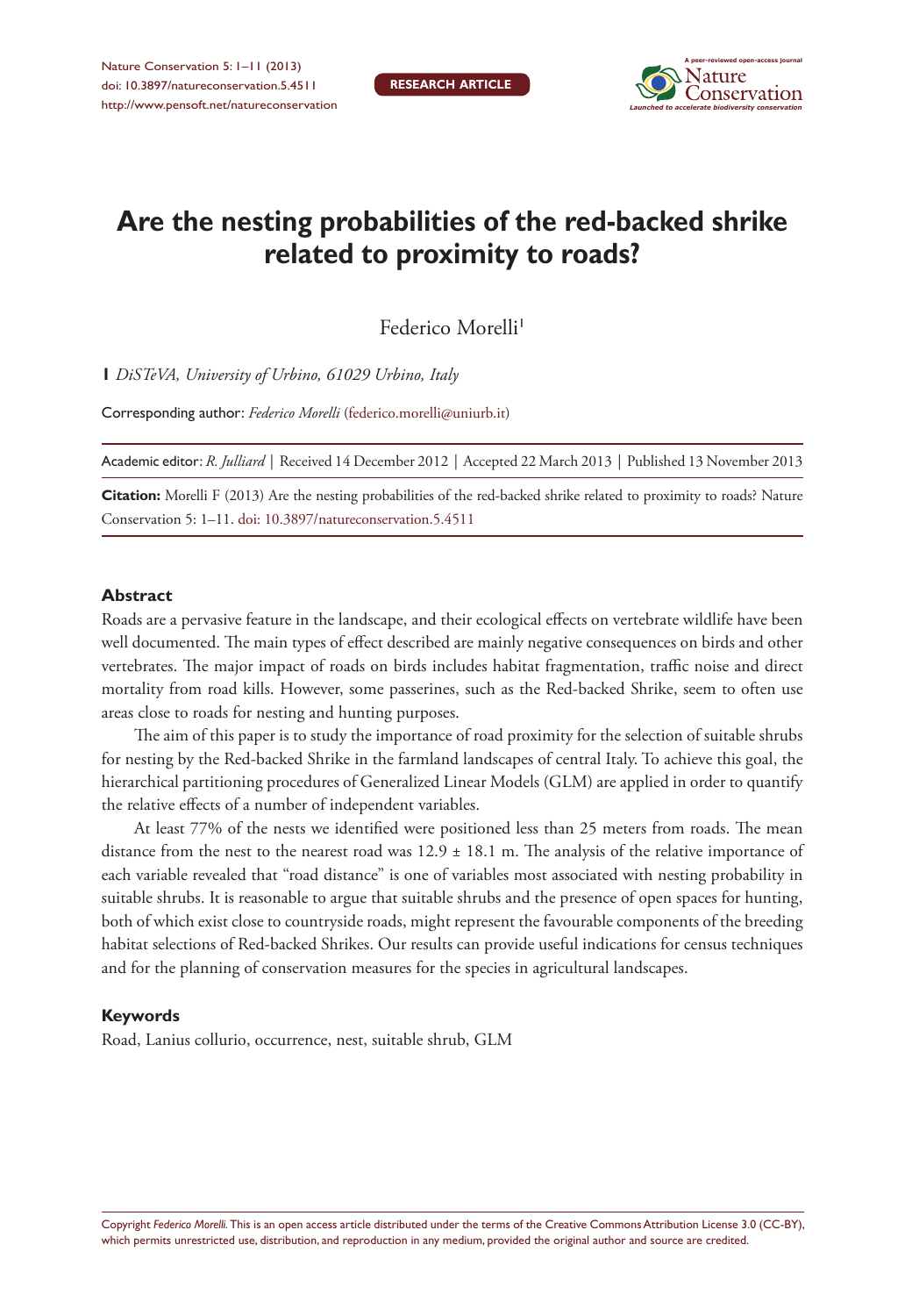## **Introduction**

Roads constitute a pervasive feature in the landscape, and their ecological effects on vertebrate wildlife have been well documented (Van der Zande et al. 1980, Bennett 1991, Forman 1995, Forman and Alexander 1998, Spellerberg 1998, Forman and Deblinger 2000, Trombulak and Frissell 2000). However, the main types of effect have mainly negative consequences on birds and other vertebrates (Kociolek et al. 2011). The major impact of roads on birds includes habitat fragmentation during and after road construction (Reed et al. 1996), displacement caused by traffic noise (Reijnen et al. 1995a, 1995b, 1996, Forman and Deblinger 2000), and direct mortality from road kills (Mumme et al. 2000). Reduced reproductive success associated with increasing human interference has been also reported, although some birds seem to be unaffected by the presence of roads (Trombulak and Frissell 2000). For example, some passerines, such as the Red-backed Shrike, *Lanius collurio*, often seem to use areas close to roads for nesting and hunting purposes (Bechet et al. 1998, Morelli 2012, Morelli et al. 2012), possibly because the hedgerows and shrubs alongside roads can increase prey abundance and constitute good perches for hunting (Farkas et al. 1997; Tryjanowski et al. 2000).

The Red-backed Shrike is an endangered bird species whose populations have recently been in decline almost all over the world (Yosef 1994, PECBMS 2008). It is present in all regions of Italy, both as a regular migrant and a breeding species during the summer months (Foschi and Gellini 1987, Meschini and Frugis 1993, Dinetti 1997). The species mainly prefers to breed in the transition zones between woods and grassland, lines of trees, and the thick hedgerows that often border roads. They also use open farmland with shrub or tree cover as well as high meadows (Guerriere and Castaldi 2006, Morelli 2012, Morelli et al. 2012). The Red-backed Shrike is a carnivorous bird that primarily hunts invertebrates and insects, but also reptiles, amphibians, micromammals and other birds, using observation posts or perches for this purpose (Lefranc 1993).

The aim of this work is to study if the selection of suitable shrubs for nesting by Red-backed Shrike is related to road proximity in the farmlands of central Italy.

### **Materials and methods**

The study was conducted in a breeding territory of the Red-backed Shrike in the River Foglia catchment area in central Italy (43°45'8.43"N, 12°37'47.10"E). The bird data was collected during the 2009 breeding season by recording the presence and occupancy for nesting of each suitable shrub in an area of 600ha. First, all of the contacts obtained within the study areas were recorded on detailed aerial photographs (scale 1:1000). Following methods used elsewhere and the census of the species in Italy (Brambilla et al. 2007; Morelli 2012), and by considering the marked territoriality of the species (Tryjanowski and Golawski 2004), a variation of the formal mapping procedure mentioned by Bibby et al. 1997 was used and adjusted to gathering informa-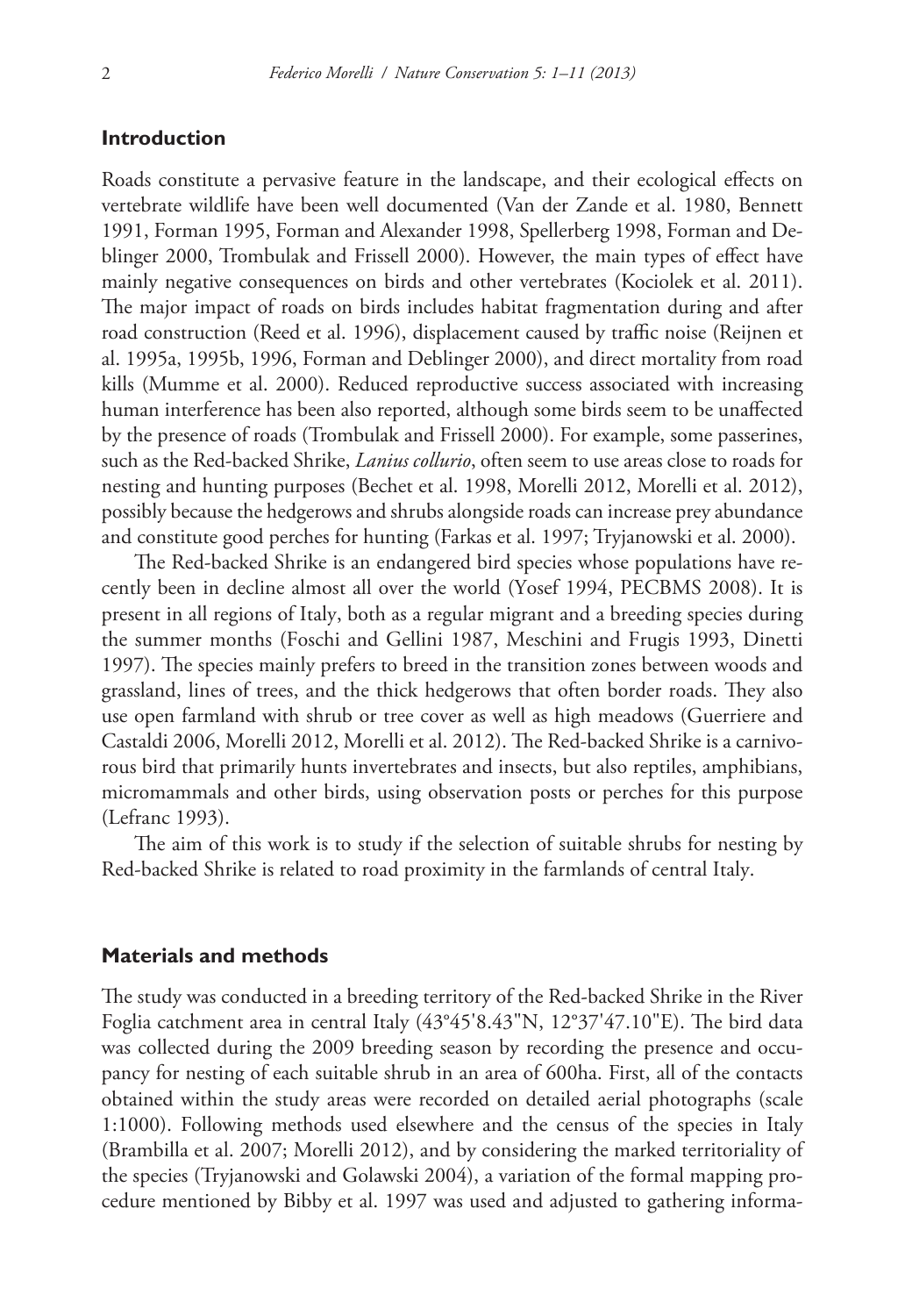tion on nest locations in the study area. When breeding behaviour was detected (particularly, males and females together, singing males, aggressive encounters, pairs showing courtship routines, copulating or any nesting behaviour), the observations were increased to identify the core of the breeding territory and the most commonly used shrubs. Inspections of the occupied shrubs to verify nest presence were carried out, but contact with the breeding individuals was minimised (Tryjanowski and Kuzniak 1999), thereby avoiding more invasive collection methods (egg number counts, breeding success, etc.). All suitable shrubs were equally surveyed in the search for nests. The metrics on nest position were collected later, when the breeding season was over.

Each shrub was digitised and classified as "suitable" according to previous ecology studies of this species in the same region (Guerriere and Castaldi 2006, Morelli 2012, Morelli et al. 2011). The following were considered:

- Suitable vegetal species: Blackthorn *Prunus spinosa*, Dog rose *Rosa canina*, Elmleaf Blackberry *Rubus ulmifolius,* and Common Hawthorn *Crataegus monogyna*.
- Suitable plant size: minimum height of suitable shrubs (fixed empirically at a minimum of 0.5m, based on previous studies in the same area; Morelli unpublished data); and
- Suitable density of foliage: mainly the shrubs with dense foliage and a strong branch structure that is suitable for positioning and protecting the nest.

The suitable shrubs were classified as "occupied" (when a nest was found inside them) or "unoccupied". Only active nests were included in this analysis as "occupied".

All of the data collected was mapped by means of ArcGIS 9 tools (ESRI 2009), which are also useful for calculating the following environmental parameters: altitude; distance to nearest road; shrub shape; shrub surface; shrub density (the density of the shrubs was calculated as the number of suitable shrubs around the occupied suitable shrub in a fixed radius of 50m as this corresponds approximately to the typical territory of the species (Lefranc 1993; Olsson 1995)); distance to nearest shrub; landscape fragmentation (as edge-density of land-use); and coverage proportion of each land-use category around 50m of each suitable shrub. All of the digitised data was further corrected during the surveys in the field. The large patches that were comprised of two or more shrubs, or were too near to or were intersected by roads, were adjusted by means of data collected in the field and then divided. The roads that were present in the study area were classified as paved, unpaved and pathway. Vehicular traffic intensity was also calculated for the monitored roads in terms of cars/hour (Table 1).

The relationships between nesting on suitable shrubs and environmental parameters were examined using Generalized Linear Models (McCullagh and Nelder 1989), with the dependent variable (shrub occupancy) modelled by specifying the logistic (binomial) family. The proportion of land-use coverage was transformed using the arcsine of square root transformation, as suggested by the Box-Cox plot (Box and Cox 1964). In order to minimise the multi-collinearity of variables, the parameters (regressors) with the strongest correlation between them (R>0.8) were eliminated manually. All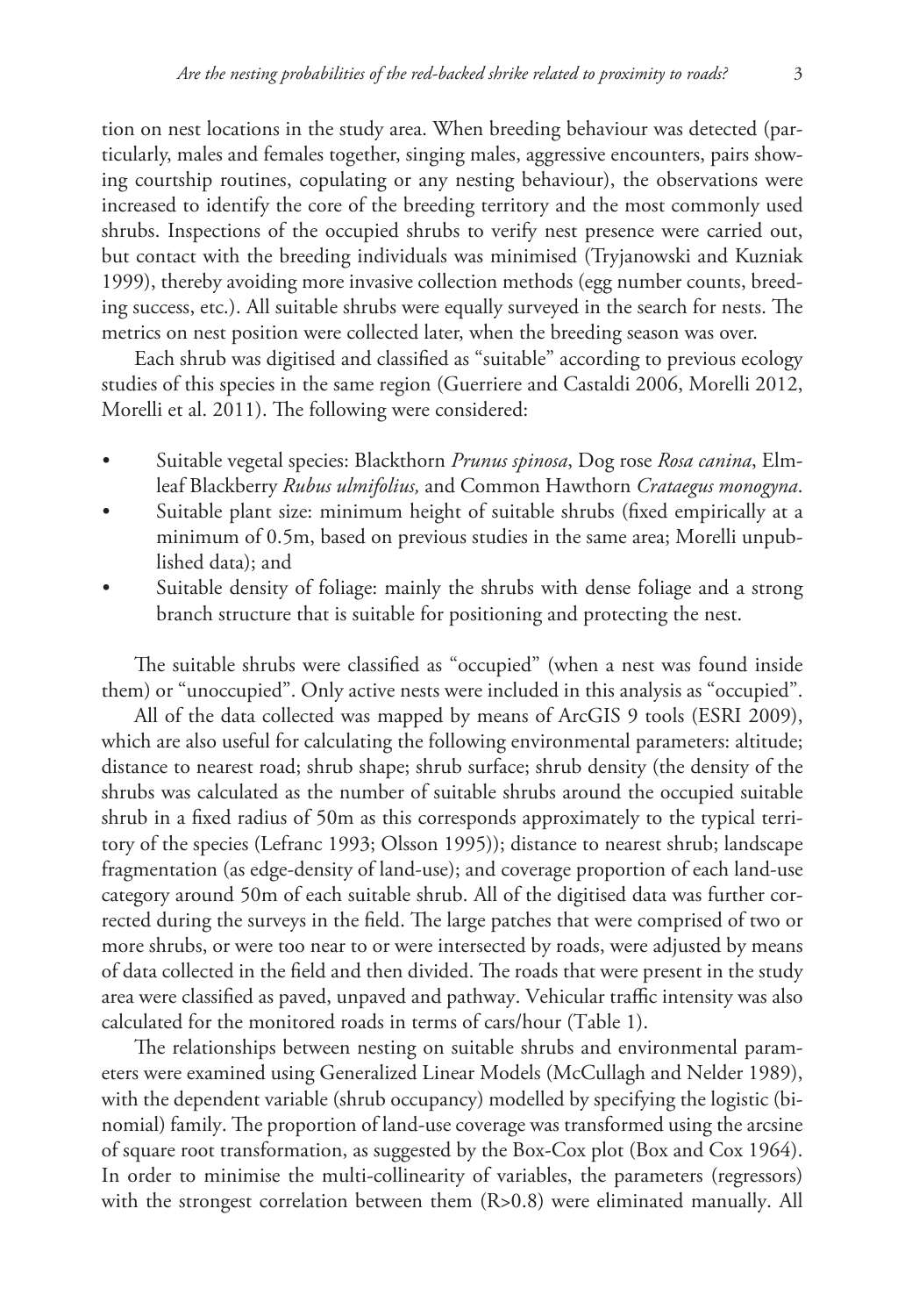|                           | Level or<br>type |                                                                                                            | Variable used    |
|---------------------------|------------------|------------------------------------------------------------------------------------------------------------|------------------|
| Parameter                 |                  | <b>Details</b>                                                                                             | as regressor for |
|                           |                  |                                                                                                            | model procedures |
| Altitude                  | landscape        | Altitude of suitable shrub (m asl)                                                                         | Yes              |
| Roads                     | landscape        | Presence and type of roads (paved, unpaved,<br>pathway)                                                    | $\rm No$         |
| Nearest road<br>distance  | landscape        | Distance in m from suitable shrub to nearest road                                                          | Yes              |
| Power lines               | landscape        | Presence of power lines                                                                                    | Yes              |
| Edge-density              | landscape        | Sum of the perimeters of all polygons contained<br>in the buffer zone per number of land-use<br>typologies | Yes              |
| Shrub density             | landscape        | Calculated in a fixed radius of 50m around each<br>suitable shrub                                          | Yes              |
| Nearest shrub<br>distance | landscape        | Distance in m from suitable shrub to nearest<br>shrub                                                      | Yes              |
| Shrub surface             |                  | Surface of suitable shrub, m <sup>2</sup>                                                                  | Yes              |
| Shrub shape               | categorical      | Classified as circle, rectangle or irregular                                                               | Yes              |
| Traffic intensity         | categorical      | Cars/hour (classified then as low, medium, high)                                                           | No               |
| Urban                     | land use         | $\frac{0}{0}$                                                                                              | Yes              |
| Forest                    | land use         | $\%$                                                                                                       | Yes              |
| Shrubs                    | land use         | $\%$                                                                                                       | Yes              |
| Uncultivated              | land use         | $\%$                                                                                                       | Yes              |
| Badland                   | land use         | $\frac{0}{0}$                                                                                              | Yes              |
| Grassland                 | land use         | $\frac{0}{0}$                                                                                              | Yes              |
| Hedgerows                 | land use         | $\frac{0}{0}$                                                                                              | Yes              |
| Isolated trees            | land use         | $\frac{0}{0}$                                                                                              | Yes              |
| Vineyards                 | land use         | $\%$                                                                                                       | Yes              |
| Olive                     | land use         | $\frac{0}{0}$                                                                                              | Yes              |
| Cultivated                | land use         | $\frac{0}{0}$                                                                                              | Yes              |

**Table 1.** Environmental parameters used to describe the study area and buffer zone around the suitable shrubs and for modelistic purposes.

independent variables were standardised during the first run of the regression process in order to properly compare their coefficients. The decostand function of the vegan package in R was used and the "max" method was selected. This methodology works by transforming all variables in a range from 0 to 1, where the max values for each variable are 1 and the other values are calculated as a proportion thereof.

A stepwise backward procedure was followed in order to select the most significant variables using the Akaike Information Criterion (AIC) (Akaike 1974; Anon 1999). The predictive performance of the best model selected by the stepwise process was evaluated using a ROC plot and the AUC (area under the curve) (Fielding and Bell 1997). The AUC values ranged from 0.5 for models with no discrimination ability to 1 for the models with perfect discrimination.

In order to measure the effects of each independent variable on the occupancy of suitable shrubs, the hierarchical partitioning protocol (Chevan and Sutherland 1991) was used by means of HIER.PART package (Walsh and Mac Nally 2008) and allowed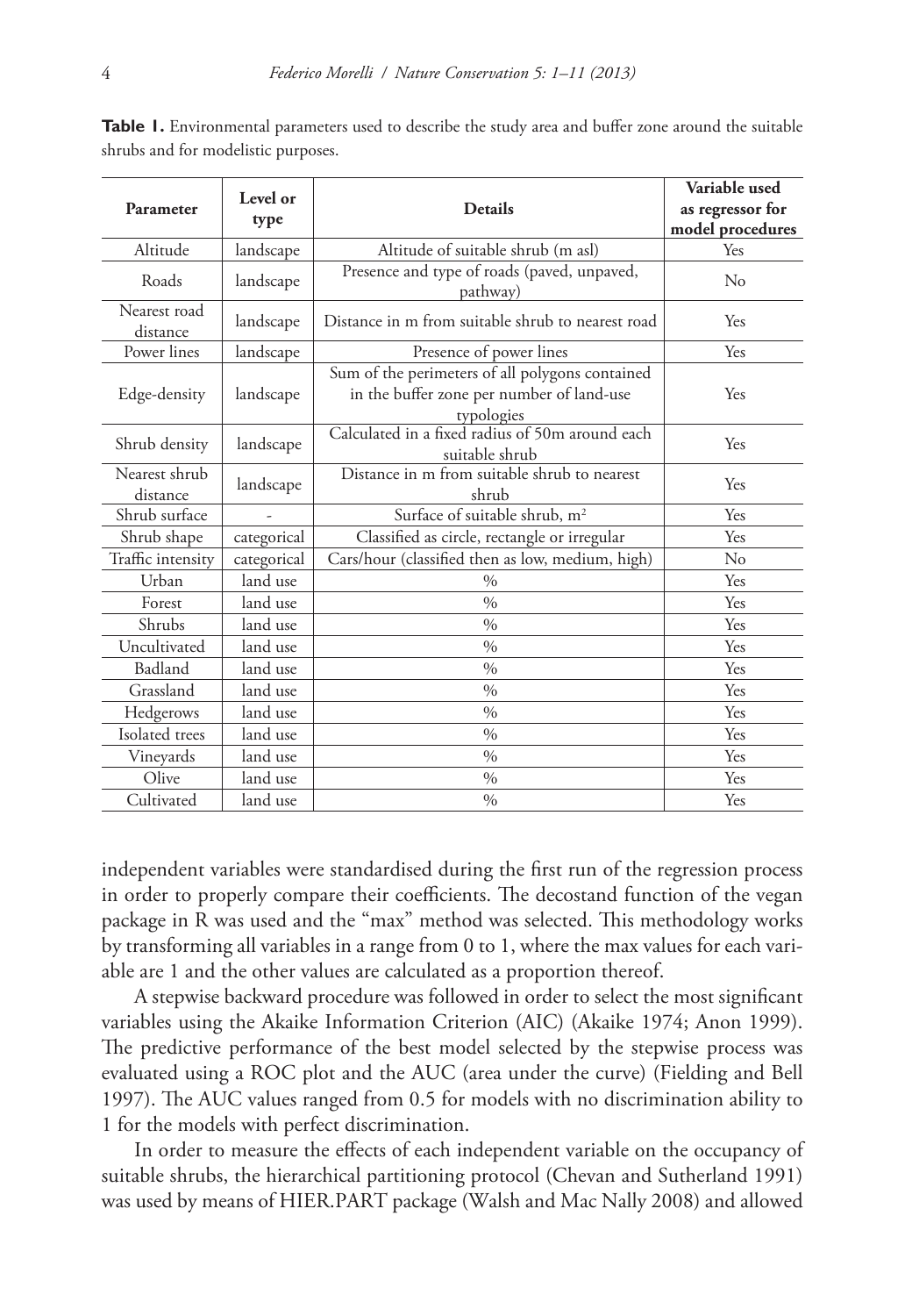

Figure 1. Suitable shrubs, roads and nests of the Red-backed Shrike in the study area in central Italy.

the estimation of both independent (I) and joint (J) explanatory power of each variable, considering all the 2K possible models (Mac Nally 2000). The relative importance values output is a numeric vector, named as the predictor variables, resulted from the sum of 'Akaike weights' over all models including the explanatory variable. All tests were performed using the R program (R Development Core Team 2011).

## **Results**

The roads present in the study area were: 75% paved, 23% unpaved and 2% pathway. All of the roads were characterized by low vehicular traffic, with fewer than five cars per hour.

A total of 739 suitable shrubs were identified and mapped in the study area (Fig. 1). The density of these shrubs was 1.23 shrubs/ha, and they were mainly distributed in cultivated, uncultivated and grassland land-use typologies. Circa 34% of the total number (occupied and unoccupied) of suitable shrubs were less than 100 metres from the roads. We found 46 nests belonging to Red-backed Shrikes in the study area. All of these were located on suitable shrubs, with a density of 0.76 pairs/10 ha. There were no cases of more than one nest per shrub. The mean distance from the occupied suitable shrubs to the nearest road was 12.9m (with a maximum of 98 and a minimum of 0.2 m). In 77% of the cases, the nests were positioned less than 25m from roads (Fig. 1).

From the initial model (AUC: 0.88), which considered all of the environmental variables, was selected the best model, with a compromise between goodness of fit and model complexity (MacNally 2000). This model produced an AUC score of 0.83. The presence of nests of Red-backed Shrikes in suitable shrubs seemed to be well explained by the seven variables set out in Figure 2. There were four parameters related to spatial distribution and landscape heterogeneity (nearest road distance, shrub density, nearest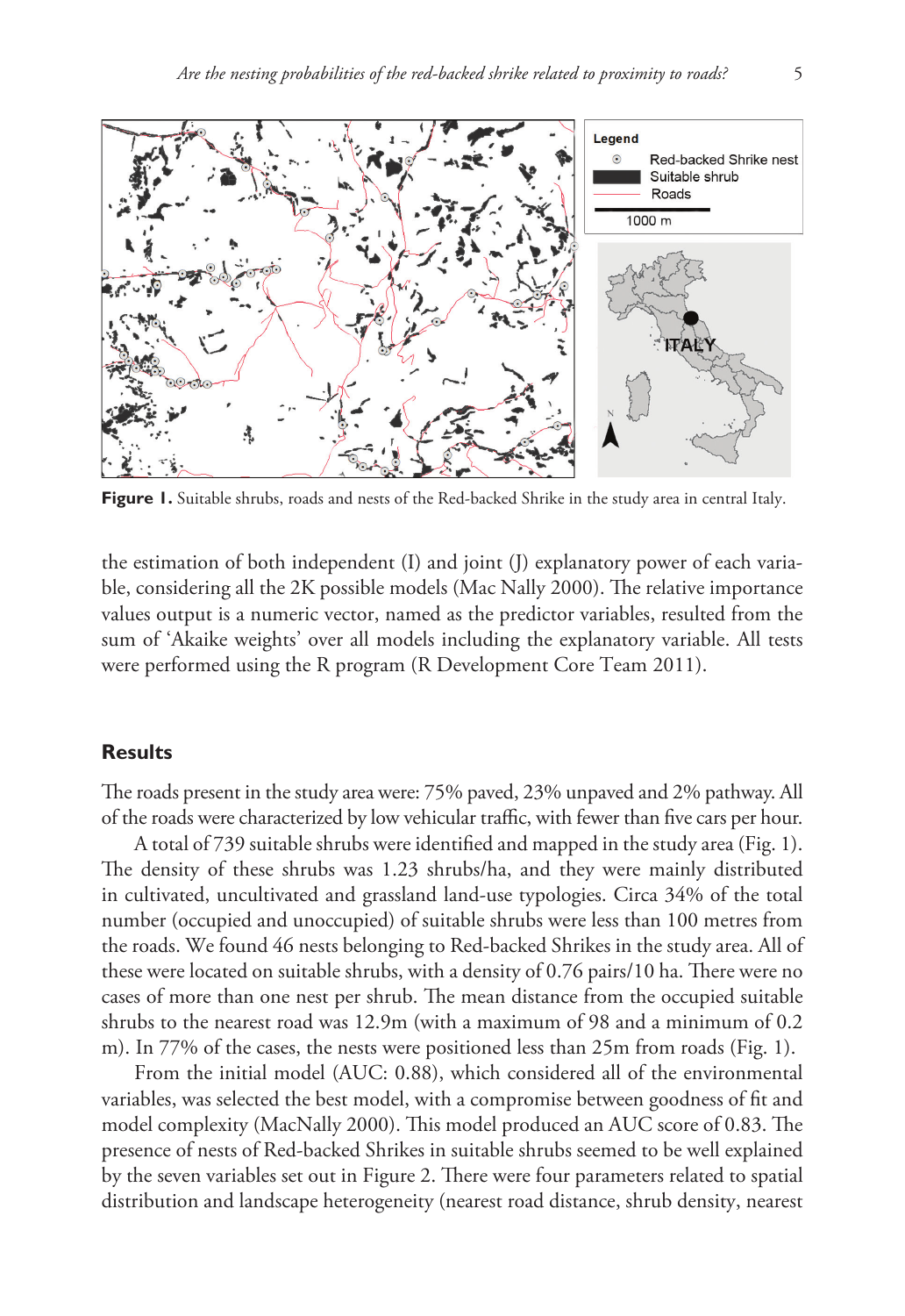

Figure 2. Change in the goodness of fit of the best model when deleting each environmental variable.

Table 2. Results of logistic regression for the best model related occurrence of Red-backed Shrike nests in suitable shrubs with environmental parameters in central Italy. The table shows the significant variables selected after a stepwise backward procedure using AIC criteria (p-values in bold). The AIC value of the best model was 327.9, which was the lowest figure if compared with the AIC value obtained by the initial model (336.2). AUC of best model: 83.0%.

| Parameter              | Estimate  | <b>SE</b> | Z value  | <i>p</i> -values |
|------------------------|-----------|-----------|----------|------------------|
| Farmlands $(n=160)$    |           |           |          |                  |
| Nearest road distance  | $-0.0253$ | 0.0052    | $-4.804$ | 1.55e-06 ***     |
| Shrub density          | $-0.3096$ | 0.1491    | $-2.077$ | $0.0378*$        |
| Nearest shrub distance | $-0.0317$ | 0.0157    | $-2.019$ | $0.0435*$        |
| Edge-density           | 3.2373    | 1.9718    | 1.642    | 0.1006           |
| Vinevards              | 3.3881    | 1.8579    | 1.824    | $0.0682$ .       |
| Forest                 | $-1.2244$ | 0.6812    | $-1.797$ | $0.0723$ .       |
| Grasslands             | 0.8670    | 0.4341    | 1.997    | $0.0458*$        |
| Intercept              | $-1.2114$ | 0.5796    | $-2.090$ | $0.0366*$        |

Significance codes: '\*\*\*' p<0.001, '\*\*' p<0.01, '\*' p<0.05, '**.**' p<0.1

shrub and edge-density), and three related to land-use typologies (vineyard, forest and grassland) (Table 2).

However, the relative importance of each variable on the probability of the occurrence of Red-backed Shrike nests on suitable shrubs was different. The result of the hierarchical partitioning procedures highlighted the importance of road distance for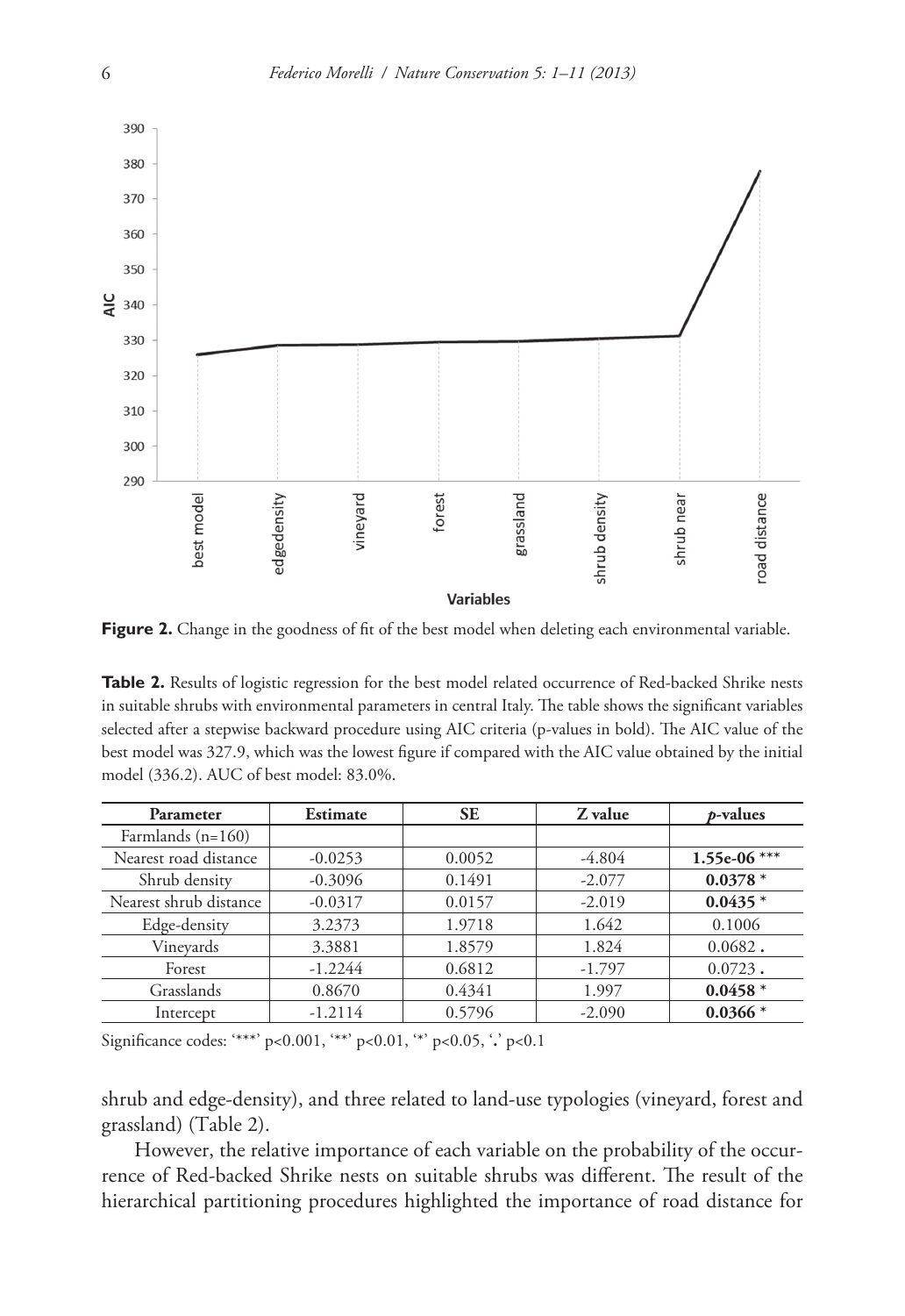

Figure 3. Measure of the effects of the independent variables entered in the best model, as a contribution to all of the possible models (hierarchical partitioning regression results). In the Y axis the percentage of goodness of fit for each variable.

the selection of suitable shrubs for nesting (Fig. 3). The relative importance of variables selected in the best model, were ranged from a maximum close to 0.98 for road distance, to a minimum of 0.51 for edge-density.

## **Discussion**

Many studies on the breeding and feeding habitats of Lanius collurio have highlighted the importance of land use composition (Kuzniak and Tryjanowski 2000; Goławski and Goławska 2008, Girardello and Morelli 2012; Morelli 2012), with particular consideration given to patches' typology and their relative surface. However, the outcome of this work also highlighted the importance of landscape heterogeneity characteristics (shrub density, edge-density) and proximity to urban structures such as roads for the selection of the breeding habitats of species. The results of this work suggest that in extensive farmlands, the Red-backed Shrike seems to mainly select the shrubs nearest to roads for nesting. When available, the suitable shrubs that are closer to a road are chosen for this purpose. Other shrubs with similar characteristics (vegetal species, shape, surface, shrub density, proximity to other land use typologies, etc.), but which were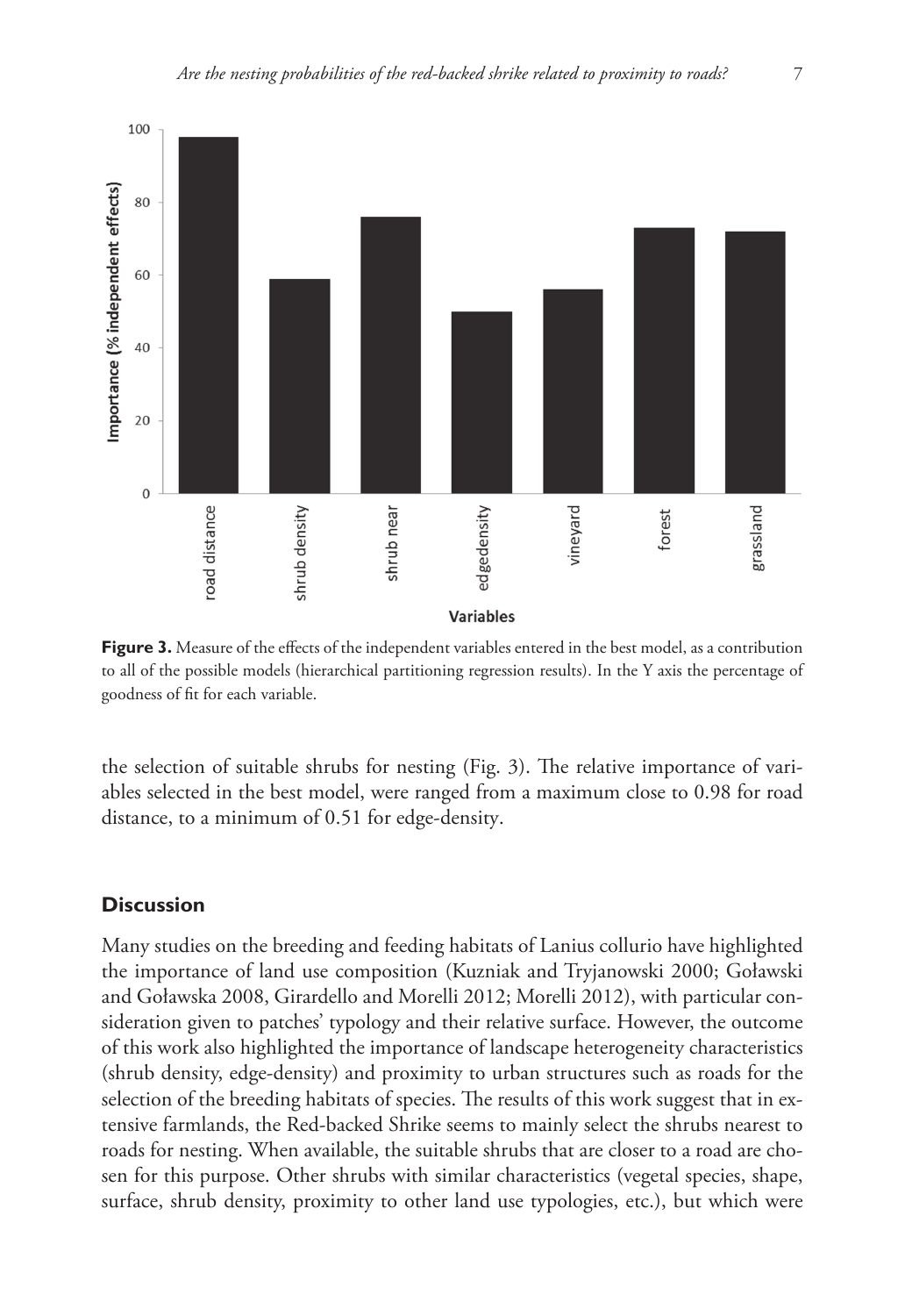located away from roads, were not preferred. The hierarchical partitioning analysis demonstrated how road proximity made the greatest independent contribution when it comes to explaining the occupancy of suitable shrubs.

It is reasonable to argue that the presence of suitable shrubs and, at the same time, open spaces for hunting, both of which exist close to countryside roads, might represent the more favourable components for the breeding habitat selection of Red-backed Shrikes (Lefranc 1993; Farkas et al. 1997; Dinetti 1997; Morelli 2012). The main reason could be because, as recent studies have shown, road verges are used as network ecological corridors by various insects (Hobbs 1992; Vermeulen 1994; Vermeulen and Opdam 1995) that are potential prey for the Red-backed Shrike (carabids, butterfly, etc.). Preferring to take its prey on the ground, Lanidae can use an exposed road patch within its territory as an attractive place to do so. Furthermore, many roads are lined with power lines that are frequently used by birds as surveying and hunting posts (Bechet et al. 1998). However, the abundance of prey that Lanius collurio capture in these open spaces is certainly influenced by the state of surrounding habitats. Moreover, available suitable shrubs for nesting or perches were located in the vicinity of roads (34% of the total suitable shrubs were recorded as being less than 100m from the nearest road), perhaps due to a tendency encouraged by the long-standing local tradition of planting hedges and verges along country roads (these generally consist of *Crataegus* sp*.*, *Prunus spinosa*, *Paliurus spina-christi*, *Ligustrum vulgare*, Morelli and Pandolfi 2011).

However, further research is needed to understand the real importance of each environmental variable in the selection of suitable shrubs by Red-backed Shrikes. This is mainly because many environmental variables could be strongly correlated, while others could be masked or hidden by other parameters (for example, the shape of the shrubs seems to be the same, whether close to or further away from the roads, but the shrubs nearest to the roads could also be pruned). Another important limitation of this work is due to the fact that only one landscape typology was sampled, meaning that the results are not really applicable to breeding habitat selection for the entire species, which is characterized by a relatively wide ecological plasticity in the choice of breeding habitat (Morelli 2012).

Furthermore, it would be important improve on our knowledge of the ecological offer of open spaces like countryside roads, which represent a low disturbance or low mortality risk to Shrikes, and may perhaps be good territory for hunting (Fernandez-Juricic et al. 2004). In this way, the results of this work could contribute to our understanding of the irregular distribution of the Red-backed Shrike in agricultural environments like those of central Italy. They could also provide useful indications for improving census techniques and planning conservation efforts for the species.

### **Acknowledgments**

I would like to thank Yanina Benedetti, Maria Balsamo, Marco Dinetti, Marco Girardello and Mario D'Atri for their assistance and support with project planning. I am also grateful to ION Proofreading for the revision of the English version of this manuscript.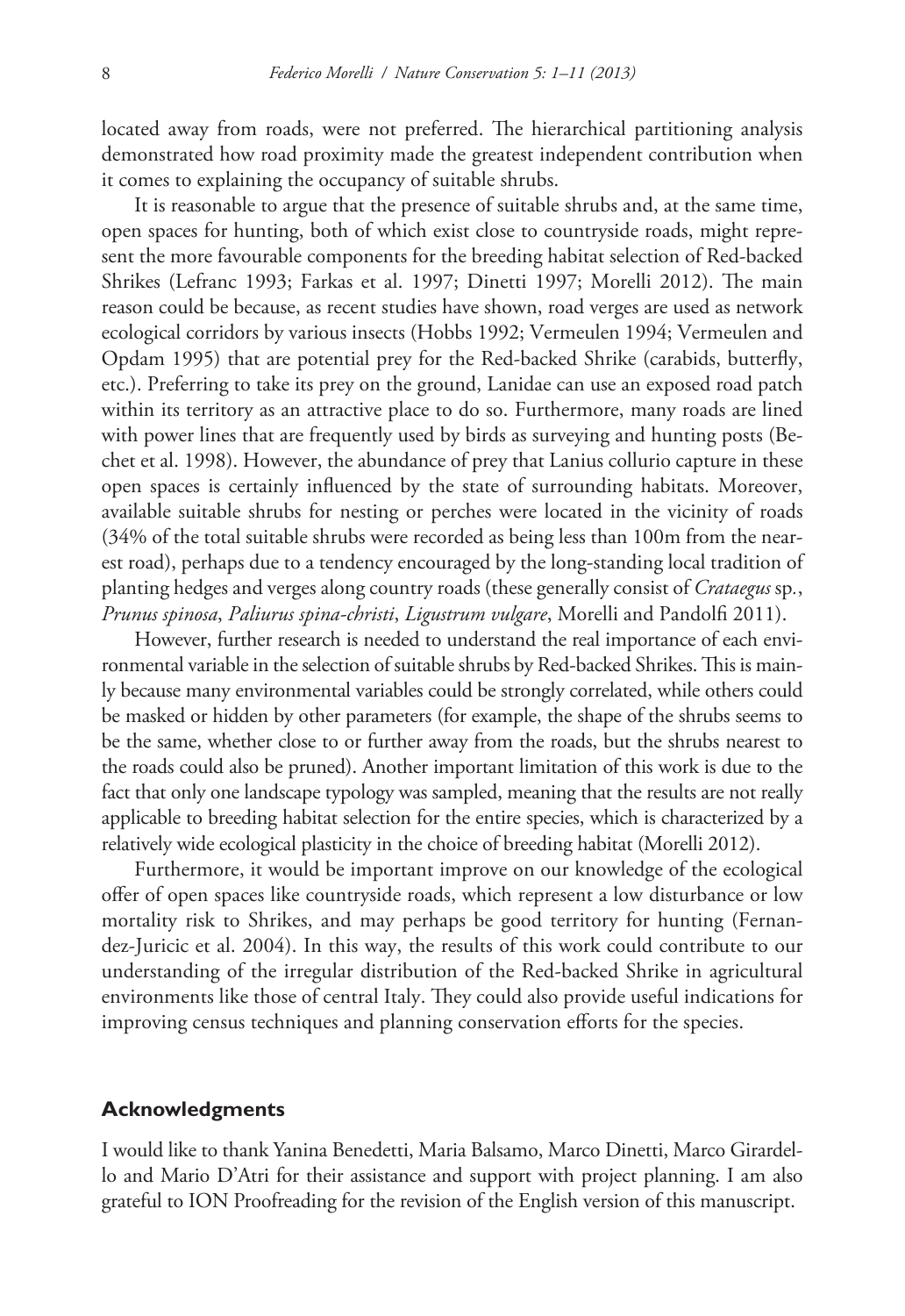## **References**

- Akaike H (1974) A new look at the statistical model identification. IEEE Transactions on Automatic Control 19: 716–722. [doi: 10.1109/TAC.1974.1100705](http://dx.doi.org/10.1109/TAC.1974.1100705)
- Anon (1999) S-PLUS 2000 Guide to Statistics, Vol. 1. MathSoft, Seattle, WA.
- Bechet A, Isenmann P, Gaudin R (1998) Nest predation, temporal and spatial breeding strategy in the Woodchat Shrike Lanius senator in Mediterranean France. Acta Oecologica 19(1): 81–87. [doi: 10.1016/S1146-609X\(98\)80011-8](http://dx.doi.org/10.1016/S1146-609X(98)80011-8)
- Bennett AF (1991) Roads, roadsides and wildlife conservation: a review. In: Saunders DA, Hobbs RJ (Eds) Nature conservation 2: The role of corridors, 99–118. Surrey Beatty and Sons, Chipping Norton.
- Bibby CJ, Burgess ND, Hill DA (1997) Bird Census Techniques. Academic press, London.
- Box GEP, Cox DR (1964) An analysis of transformations. Journal of the Royal Statistical Society, Series B 26: 211–252.
- Brambilla M, Casale F, Siccardi P (2007) Linee guida e indicazioni gestionali per la conservazione dell'Averla piccola Lanius collurio, specie d'interesse comunitario (Allegato I, Direttiva 79/409/ CEE), in Lombardia. Relazione tecnica. Fondazione Lombardia per l'Ambiente, Milano.
- Chevan A, Sutherland M (1991) Hierarchical Partitioning. The American Statistician 45: 90–96.
- Dinetti M (1997) Averla piccola, Lanius collurio. In: Tellini Florenzano G, Arcamone E, Baccetti N, Meschini E, Sposimo P (Eds) Atlante degli uccelli nidificanti in Toscana (1982– 1992) (Atlas of breeding birds in Tuscany). Quaderni del Museo di Storia Naturale di Livorno – Monografie 1, 308. [in Italian]
- ESRI (2009) ArcGIS Desktop. Release 9. Environmental Systems Research Institute, Redlands, California, USA.
- Farkas R, Horvath R, Pasztor L (1997) Nesting success of Red-backed Shrike, Lanius collurio in a cultivated area. Ornis Hungarica 7: 27–37.
- Fernandez-Juricic E, Erichsen JT, Kacelnik A (2004) Visual perception and social foraging in birds. Trends Ecology and Evolution 19(1): 25–31. [doi: 10.1016/j.tree.2003.10.003](http://dx.doi.org/10.1016/j.tree.2003.10.003)
- Fielding AH, Bell JF (1997) A review of methods for the assessment of prediction errors in conservation presence/absence models. Environmental Conservation 24: 38–49. [doi:](http://dx.doi.org/10.1017/S0376892997000088) [10.1017/S0376892997000088](http://dx.doi.org/10.1017/S0376892997000088)
- Forman RTT (1995) Land mosaics: The ecology of landscapes and regions. Cambridge University Press, Cambridge.
- Forman RTT, Alexander LE (1998) Roads and their major ecological effects. Annual Review of Ecological Systems 29: 207–231. [doi: 10.1146/annurev.ecolsys.29.1.207](http://dx.doi.org/10.1146/annurev.ecolsys.29.1.207)
- Forman RTT, Deblinger RD (2000) The ecological road-effect zone of a Massachusetts (USA) suburban highway. Conservation Biology 14: 36–46. [doi: 10.1046/j.1523-](http://dx.doi.org/10.1046/j.1523-1739.2000.99088.x) [1739.2000.99088.x](http://dx.doi.org/10.1046/j.1523-1739.2000.99088.x)
- Foschi UF, Gellini S (1987) Atlante degli uccelli nidificanti in Provincia di Forlì. (Atlas of breeding birds in the province of Forlì). Maggioli, Rimini. [in Italian]
- Girardello M, Morelli F (2012) Modelling the environmental niche of a declining farmland bird species. Italian Journal of Zoology 79(3): 434–440. [doi: 10.1080/11250003.2012.666572](http://dx.doi.org/10.1080/11250003.2012.666572)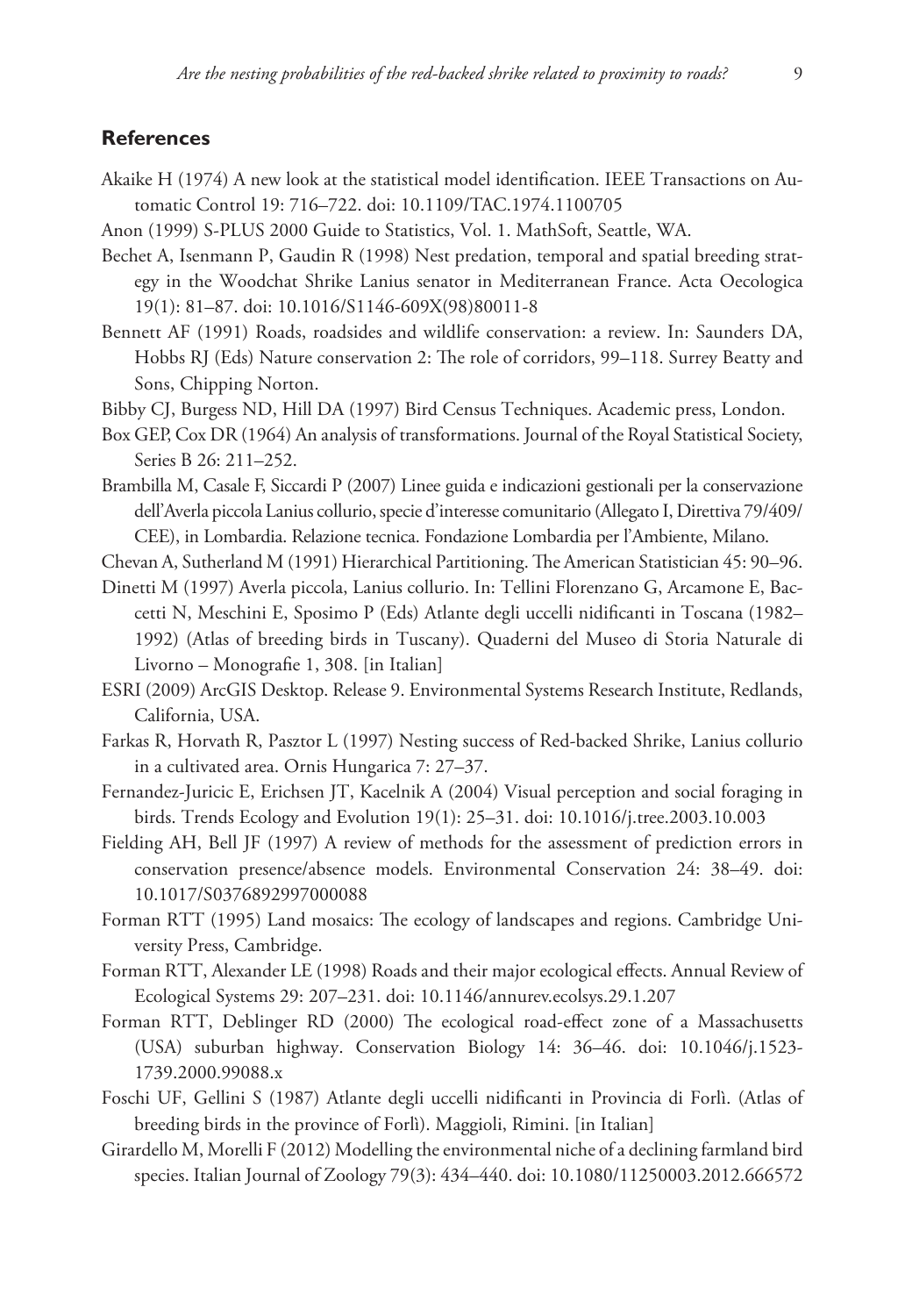- Goławski A, Goławska S (2008) Habitat preference in territories of the Red-backed Shrike Lanius collurio and their food richness in an extensive agriculture landscape. Acta Zoologica Academiae Scientiarum Hungarica 54: 89–97.
- Guerriere G, Castaldi A (2006) Characteristics of nesting site, density and reproductive biology of Red-backed Shrike, Lanius collurio, in central Italy. Avocetta 29: 5–11. [in Italian]
- Hobbs RJ (1992) The role of corridors in conservation: solution or bandwagon? Trends in Ecology and Evolution 7: 389–392. [doi: 10.1016/0169-5347\(92\)90010-9](http://dx.doi.org/10.1016/0169-5347(92)90010-9)
- [Kociolek AV,](http://www.ncbi.nlm.nih.gov/pubmed?term=%22Kociolek AV%22%5BAuthor%5D) [Clevenger AP](http://www.ncbi.nlm.nih.gov/pubmed?term=%22Clevenger AP%22%5BAuthor%5D), [St Clair CC,](http://www.ncbi.nlm.nih.gov/pubmed?term=%22St Clair CC%22%5BAuthor%5D) [Proppe DS](http://www.ncbi.nlm.nih.gov/pubmed?term=%22Proppe DS%22%5BAuthor%5D) (2011) Effects of road networks on bird populations. [Conservation Biology](http://www.ncbi.nlm.nih.gov/pubmed/21284729) 25(2): 241–249. [doi: 10.1111/j.1523-](http://dx.doi.org/10.1111/j.1523-1739.2010.01635.x) [1739.2010.01635.x](http://dx.doi.org/10.1111/j.1523-1739.2010.01635.x)
- Kuzniak S, Tryjanowski P (2000) Distribution and breeding habitat of the red-backed shrike Lanius collurio in an intensively used farmland. Ring 22: 89–93.
- Lefranc N (1993) Les Pies-grieches d'Europa, d'Afrique du nord et du moyen-Orient. Delachaux et Niestlé S.A., Lausanne, Paris.
- MacNally R (2000) Regression and model-building in conservation biology, biogeography and ecology: the distinction between - and reconciliation of - 'predictive' and 'explanatory' models. Biodiversity and Conservation 9: 655–671. [doi: 10.1023/A:1008985925162](http://dx.doi.org/10.1023/A:1008985925162)
- McCullagh P, Nelder JA (1989) Generalized Linear Models. Chapman and Hall, London.
- Meschini E, Frugis S (Eds) (1993) Atlante degli uccelli nidificanti in Italia. Supplementi alle Ricerche di Biologia della Selvaggina 20: 1–344.
- Morelli F (2012) Plasticity of habitat selection by Red-backed Shrikes Lanius collurio breeding in different landscapes. The Wilson Journal of Ornithology 124(1): 51–56. [doi:](http://dx.doi.org/10.1676/11-103.1) [10.1676/11-103.1](http://dx.doi.org/10.1676/11-103.1)
- Morelli F, Pandolfi M (2011) Breeding habitat and nesting site of the red-backed shrike Lanius collurio in farmland of the Marche region, Italy. Avocetta 35: 43–49.
- Morelli F, Santolini R, Sisti D (2012) Breeding habitat of Red-backed Shrike Lanius collurio on farmland hilly areas of Central Italy: is functional heterogeneity an important key? Ethology Ecology and Evolution 24: 127–139. [doi: 10.1080/03949370.2011.635696](http://dx.doi.org/10.1080/03949370.2011.635696)
- Mumme RL, Schoech SJ, Woolfenden GE, Fitzpatrick JW (2000) Life and death in the fast lane: demographic consequences of road mortality in the Florida Scrub-Jay. Conservation Biology 14: 501–512. [doi: 10.1046/j.1523-1739.2000.98370.x](http://dx.doi.org/10.1046/j.1523-1739.2000.98370.x)
- Olsson V (1995) The Red-backed Shrike Lanius collurio in southeastern Sweden: Habitat and territory. Ornis Svecica 5: 31–41.
- PECBMS (2009) The State of Europe's Common Birds 2008. CSO/RSPB, Prague, Czech Republic.
- R Development Core Team (2011) R: A language and environment for statistical computing. R Foundation for Statistical Computing, Vienna, Austria. ISBN 3-900051-07-0, URL [http://www.R-project.org/](http://www.R-project.org)
- Reed RA, Johnson-Barnard J, Baker WL (1996) Contribution of roads to forest fragmentation in the Rocky Mountains. Conservation Biology 10: 1098–1106. [doi: 10.1046/j.1523-](http://dx.doi.org/10.1046/j.1523-1739.1996.10041098.x) [1739.1996.10041098.x](http://dx.doi.org/10.1046/j.1523-1739.1996.10041098.x)